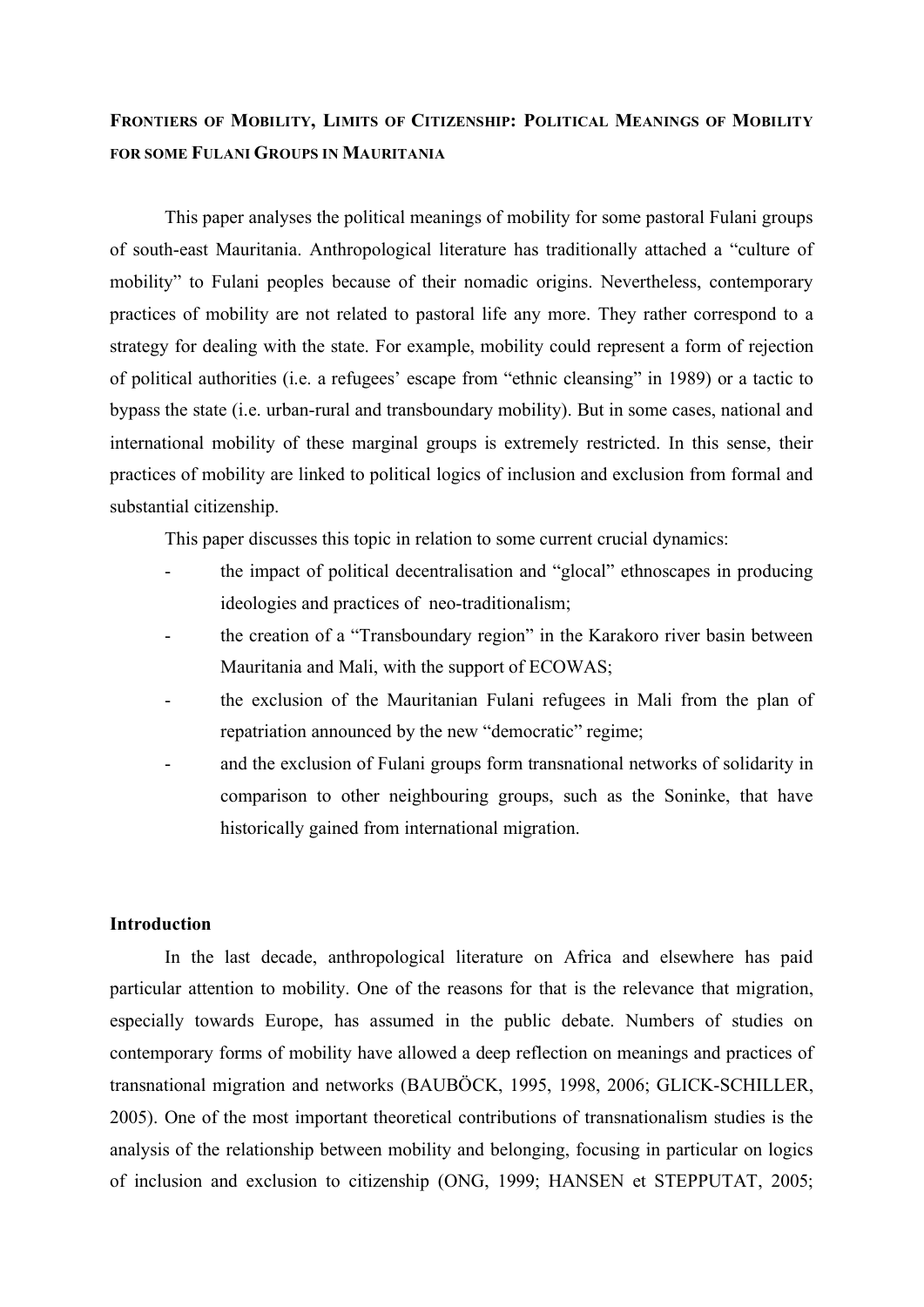ONG, 2006). With this paper, I will try to give a different point of view on transnationalism and translocality, that is their impact on those communities which are almost excluded from those transnational networks which are closely linked to social and political capitals on the local basis. Thus, these communities' immobility, rather than mobility, turns out to be the symptom of social and political marginalization.

The paper is partly based on ethnographic and historical evidence, which I collected during a 13 months fieldwork in Mauritania (CIAVOLELLA 2008). In particular, I studied the relationship of a pastoral Fulani group (the Fulaabe) with the State in the south centre region of the country, near the border with Mali. This group has nomadic origins and mobility has always been at the core of their cultural and political dynamics. Nevertheless, since the 1980s, their incorporation and than marginalisation into the Mauritanian state provoked a dramatic change in their practices of mobility, constraining these communities to increasing forms of immobility. Stemming from an analysis of FulaaBe's culture of mobility from an historical and emic point of view, this paper aims at studying cultural and political meanings of contemporary immobility for a group which is characterized, by definition, by a culture and an history of movement, displacement and migration.

## **Historical and emic perspective on FulaaBe Mobility**

In recent years some scholars found it necessary to avoid considering contemporary migration towards Europe as an exceptional phenomenon for African societies, as Western medias can sometimes suggest. Mirjam de Bruijn for example (de BRUIJN et al., 2001), has demonstrated that mobility is not only a widespread practice in African societies over time, but that it also represents one of the most important element in building social relationships. Thus, for Hahn and Klute, the historical dimension of mobility and his relevance in African social and political dynamics even fostered the emergence of what they call "cultures of migration" (HAHN et KLUTE, 2007).

These considerations immediately suggest to me a reflection on what the example of the FulaaBe could bring to this debate about "old" or "new" forms of mobility. If we are talking about "cultures of mobility" it seems quite self-evident to take into consideration practices and meanings of mobility for a pastoral Fulani group whose history is widely shaped by transhumance, movements, displacements and migrations.

My first standpoint stems from the following idea: despite their pastoral and nomadic "cultures of mobility" which still endures in the emic way in which FulaaBe represent space and movement, contemporary practices and meanings of mobility but also of immobility have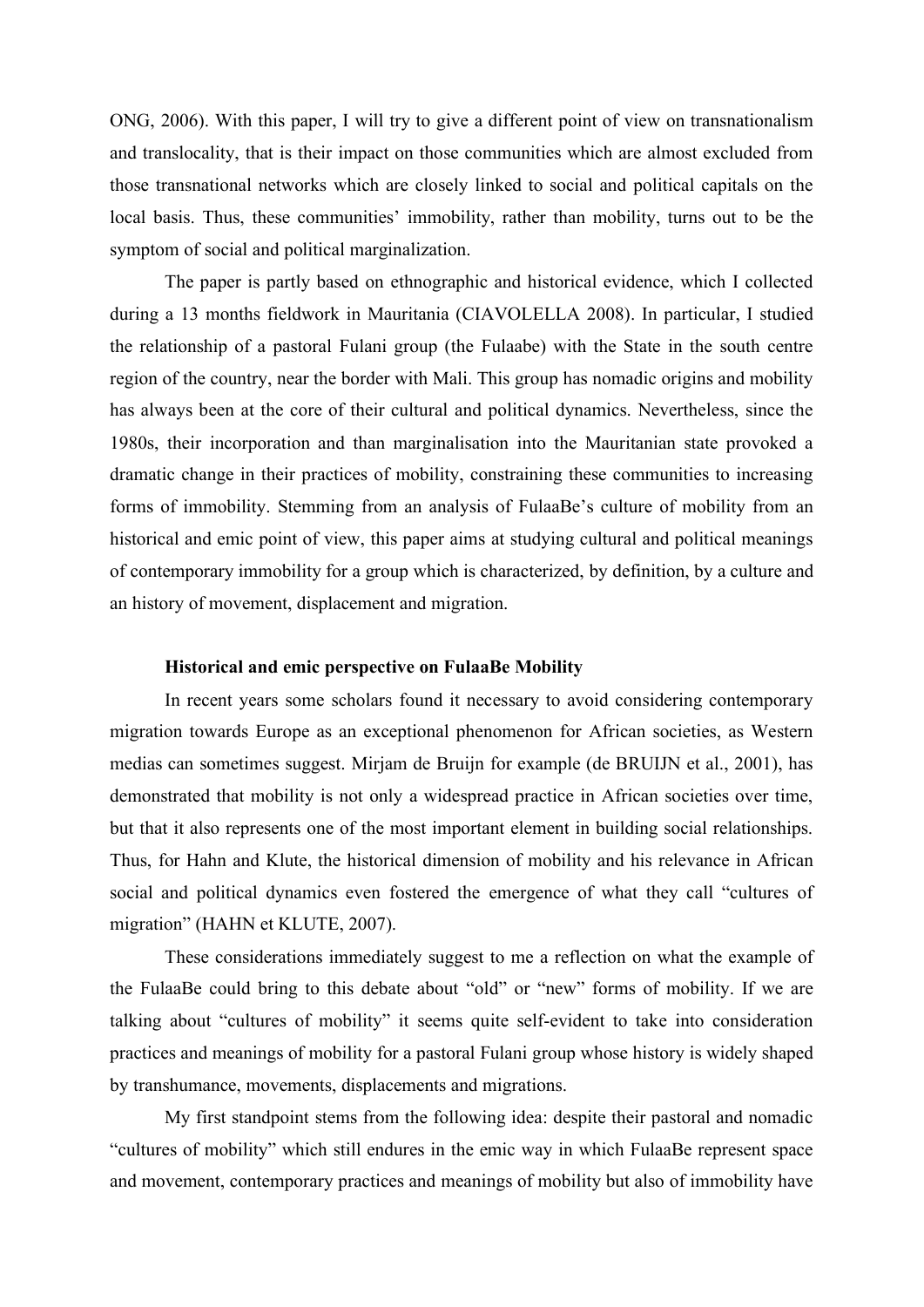dramatically changed in the context of a complete incorporation of these communities into the state. Before the 1980s, mobility was a successful strategy aiming at avoiding state integration and preserving political autonomy. Since then, mobility is rather a strategy for survival in a social and political context where the state control the mobility of people. This means that in the contemporary context, the limitation of these communities' mobility is intimately related to their social and political marginalization.

Anthropological literature on nomadic peoples in Africa has stressed the intimate relationship between mobility and economic activities, as transhumance is a necessary practice for pastoralists. However, in this paper I take into consideration the cases in which mobility represents, rather than a necessity dictated by pastoralism, a political resource in order to flee political and socio-economic disruption.

Historicizing ethnography is a difficult task in the case of a society, such as the Fulaabe, which has never produced any written document about its history, which has been spared by anthropological and historical analysis and which has always escaped from administrative control. If we cross oral history and colonial archives evidence, we can suggest that in the 19th century, they were scattered in the Senegalese Ferlo. At that time, this region constituted an African "frontier region", as Igor Kopytoff put it, where they could benefit from the « relative political vacuum at the peripheries of large polities or wedged between them » (KOPYTOFF 1987, p.28) (such as the Fuuta Tooro in the north, Bundu in the East, Fuladu in the South, Sine Saloum and wolof states in the West). At the beginning of the 20th century, they flew French occupation, regional political disruption, and ecologic crises. They directed themselves towards the right bank of the Senegal River valley in what was becoming the French territory of Mauritania. That is why in the 1940s, FulaaBe moved again to north-east and settled into what is now called the Karakoro basin, in the border region with the former French Sudan<sup>1</sup>. For the first decades of the XX century, Fulani could still protect their political autonomy by taking refuge in the interstices of the colonial administration concentrated in the towns or by migrating to some other isolated lands beyond colonial control. In this new "frontier region", they found conditions for basically continuing their nomadic life in a regime of relative autonomy even from the colonial state.

 $1$  In the Karakoro region, the Fulaabe found a favourable context because of the lack of any extended and centralized political entity. Even the French army and administration found it difficult to penetrate in this region and to subject it to a tight control. The only part of this region where the FulaaBe found it difficult to settle down was the narrow corridor of 5 kilometres that constitutes the Karakoro River banks. Because of its fertile lands, this zone was occupied since the XVIII century by some farmers groups, such as the sedentary Fulani (ModynallankooBe) and the Soninke.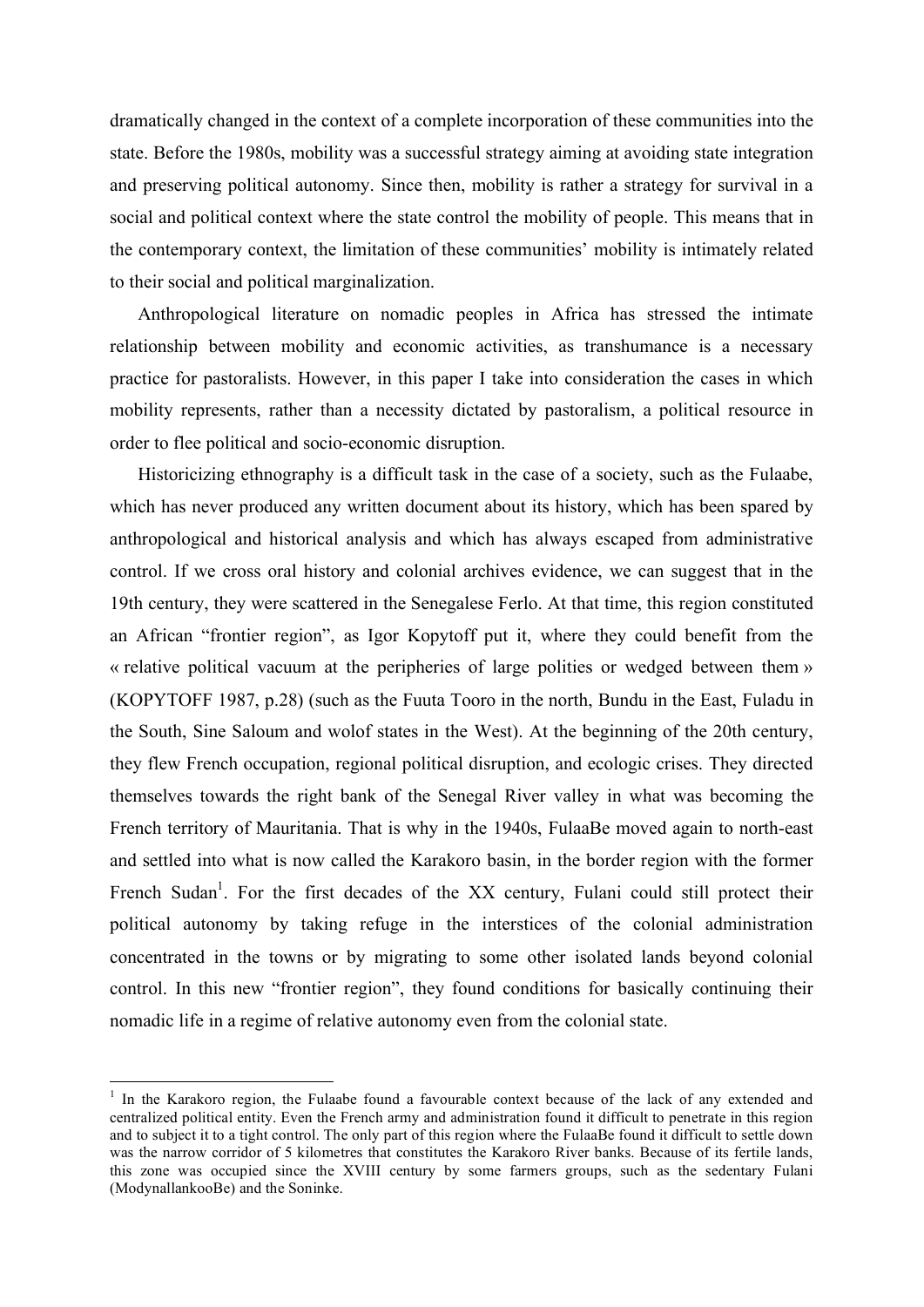The concept of "frontier" as I borrow it from Kopytoff (1987) could seem a simple category applied by an external observer. However, in the Fulaaɓe language we can find emic categories that, in a way, could evoke similar meanings. The concept of "frontier" seems to correspond partially to the Fulaaɓe concept of "ladde", generally translated into French by the term "brousse", the "bush". Ladde is a complex and ambiguous emic concept. On the one hand, the bush is the place of non-human forces, the domain of danger. In this case, mobility in the bush, both as transhumance or migration, is a heroic experience. On the other hand, it constituted the most important resource for pastoral economy and for political autonomy, representing the possibility to escape from political centralizations or internal conflicts. In this sense, the ladde constituted a free space, a space of "frontier", meaning by that a "pioneer front", a territory for conquest and free expansion. Mobility in the bush became the best political resources: thanks to the ladde, FulaaBe could flee centralized political entities as the colonial regime, escape their control, avoid taxation, circumvent their territory.

What is particularly interesting in the historical trajectory of the FulaaBe is that this condition of relative political autonomy in frontier regions continued even after Mauritanian independence. Despite the efforts of the national elite for a complete nation-state building on the whole territory and on all the Mauritanian populations, FulaaBe could still benefit from their high mobility in order to escape the embryonic administration which was settling in the countryside.

This situation changed with the dramatic sahelian droughts of the 70s and 80s, when the state multiplied its efforts to deploy itself in the countryside, while thousands of Mauritanians left their rural villages and settled in regional towns and the capital city. From now on, the FulaaBe's situation is characterised by sedentarisation, urbanisation and an increasing state control on peoples' movements with administrative census and state control of lands distribution. If we adopt the Fulaabe's point of view on their own history, we see that the Fulaabe mark out an historical rupture in the 80s, which represents a distinction between two main periods. The earlier period is referred to as the *uncounted years*, a time that becomes simply *hanki* - the past that predates the present. For the Fulaabe, this is the time of *adaaji* or traditions, i.e. of a genuine pastoral life based on honour and stability. This vision seems an idealized opposite of the contemporary urban life. What changed with the shift from an idealized *past* to a dramatic *present* – a time that the Fulaabe now call "modernité" – is the possibility to recur to mobility in order to flee political, economic or ecological disruption. FulaaBe's recourse to mobility in the *ladde* in order to preserve their political autonomy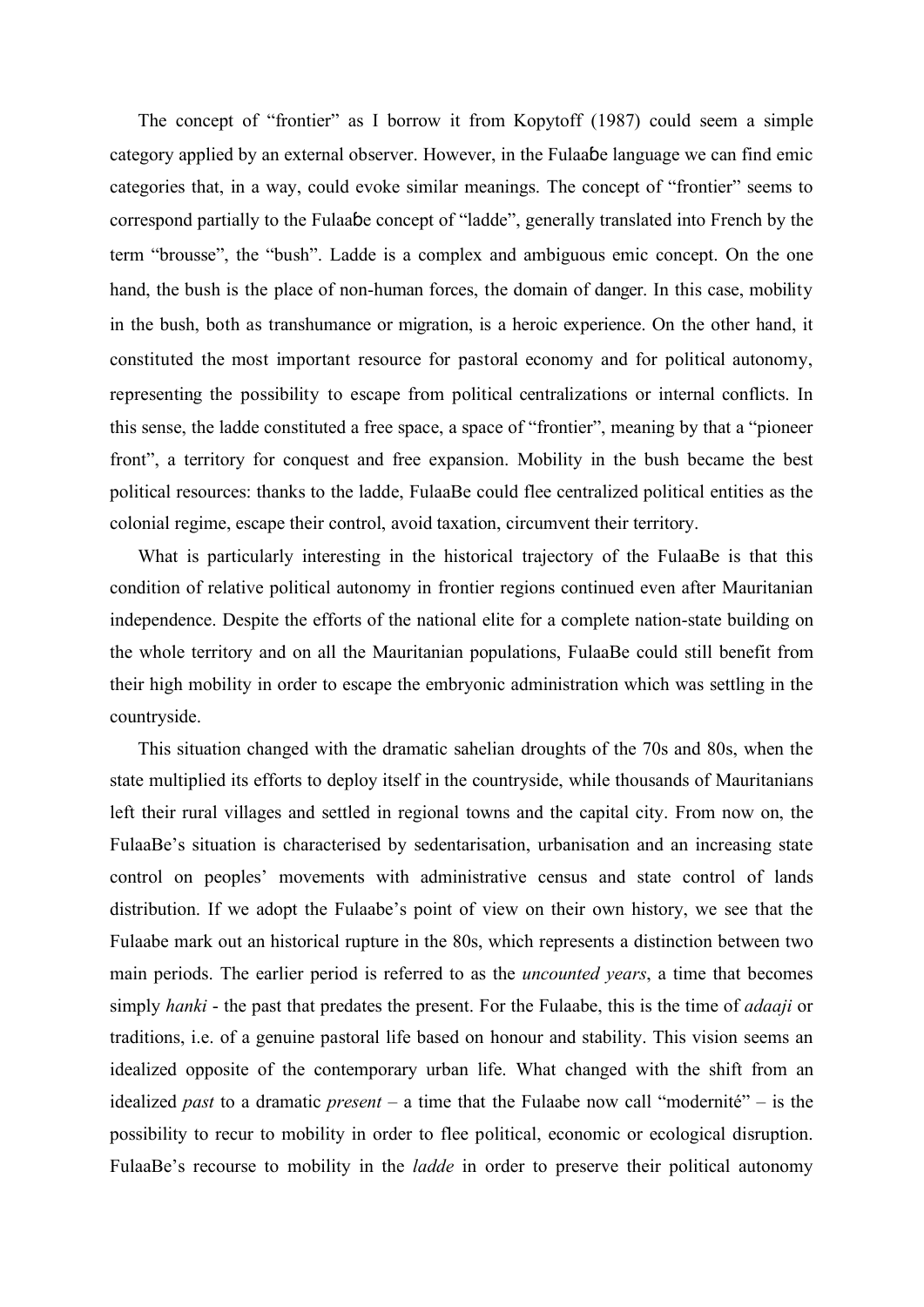ended up. With this ecological and economic crisis, the Fulaaɓe could not recur to mobility in the *ladde*. They said: *waawi caaru ko dogu* (what destroys the cattle's plague is the flight; and this time, Fulani do not flee" (p. 51). Thus, the time of the bush was over.

As soon as they were incorporated into the state, the FulaaBe became the principle victims of ethnic persecutions by state authorities in the region. In 1989-1991, some Mauritanian authorities, under the *baathist* banner of the Arab identity and of a Moor "ethnic" exclusiveness of the country, persecuted tens of thousands of "Negro-Mauritanians" citizens. The FulaaBe became victims of a history of elite ethno-political competition which they had never taken part to. Hundreds were literally displaced to Senegal by the army. Almost half of the communities flew to Mali escaping persecutions while those who remained on the Mauritanian territory became one of the most marginal group of the country.

With the 1989 "events", the Fulaaɓe tried to circumvent or "to disengage from" the State, taking again the way of the bush. In their oral accounts, the crossing of the border with Mali corresponds to an old idea of fleeing political centralizations, in this case the Mauritanian state. Displacement to Mali seemed a renewal of an ancient history of fleeing political disorders and economic deterioration<sup>2</sup>. However, this idea of continuity of flight and displacement as a political "frontier" strategy, should be somewhat tempered. A new element was there, irrevocably changing the space of the bush: the territorial border between the two countries. While entering the Malian territory, and not simply the bush, the FulaaBe "traditional" *migrants* turned out to be also "modern" political *refugees*.

## **Culture of mobility against Politics of Immobility**

The historical and ethnographic analysis of FulaaBe's practices and meanings of mobility is useful if we want to understand that, in the contemporary context, having a "culture of mobility" doesn't directly imply that these groups can benefit more easily than others from new forms of mobility such as international migration.

Since their progressive marginalisation within the Mauritanian state in the 1980s, pastoral and nomadic life are no more possible economic activities as they were before and the FulaaBe have to recur to new forms of mobility in order to cope with the new context. Some youngsters decided to migrate in the *ladde* again, but this time mobility was completely different from the pastoral one. They moved alone, leaving their communities in their fix

 $2 \text{ In } 1989$ , the majority of the Fulaabe had already experienced a migration and a change of their context of life, under the pressure of climatic crisis (1942, 1971 and 1983) and of administrative control (colonial regime and Mauritanian administration)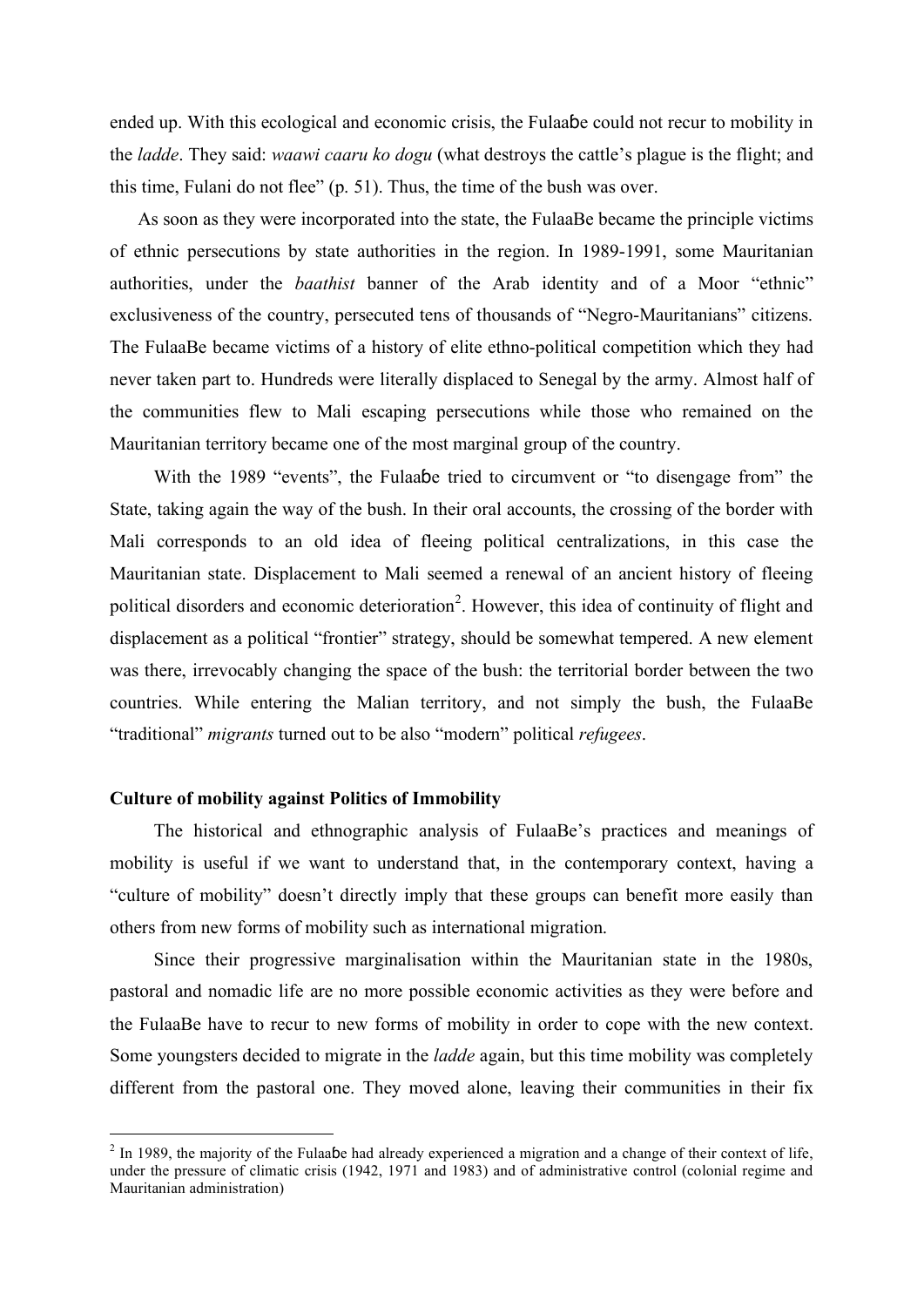Mauritanian villages, and went to places where previous transhumance had never leaded them to. Little groups of FulaaBe migrated to Libya crossing the Sahara by foot, attracted by the Libyan economic development and Khadafi's projects. As the few pilgrimages made by some FulaaBe to the Mecca since their islamization in the 1950s, this experience marked an important moment for the whole community as it introduced the idea of belonging to larger imagined communities, such as "Africa" or the muslim "Umma", but in practice this affected only a small minority of people. The majority of post-pastoralist youngsters rather decided to leave their villages and settle in marginal slums of Nouakchott, the Mauritanian capital, inaugurating an assiduous rural-urban mobility, which is literally perceived as a migration, Nouakchott being still considered as "ladde". Speaking of the FulaaBe still settled as refugees in Mali, they succeeded in building social and spatial networks spreading out on the two sides of the border, despite their exclusion from any recognition of Mauritanian citizenship rights and the international border representing this exclusion. Some refugees even know how to take advantage from some favourable economic activities, such as cross-border smuggling, which are possible in a trans-boundary context such as the Karakoro borderland. But the majority of the refugees have no other choice than raiding cattle on the two sides of the border, against "local" populations both in Mauritania (Moors and Soninké) and in Mali (Soninké and FulBe).

These new forms of mobility don't represent any success story for the FulaaBe. International migration to Libya, rural-urban mobility and refugees' cross-border smuggling are nothing but a strategy for survival and for coping with their dramatic living conditions. Mobility is not an *exit strategy* as it was at the time of the *ladde*, because the state is there as an entity which they inevitably have to cope with. Mobility is only a *tactic* sometimes to circumvent the state, other times to get from the Mauritanian or the international context what they can offer to marginal populations. Actually, the new translocal settings in which the FulaaBe communities live don't turn out to be the context of large and powerful transnational or translocal networks: translocal communities are too small and suffer from a lack of social, economic and political capitals.

This turned out to be deeply prejudicial for the FulaaBe in comparison to other Mauritanian groups with which they have to compete on the social and political scene, both on the local and national level. Since the 1990s, local and national politics in Mauritania is particularly exposed to the influence of political and economic networks of migrants' communities, associations and lobby groups organized on a translocal basis between rural villages and the capital city or between Mauritania and countries of the diasporas. Actually,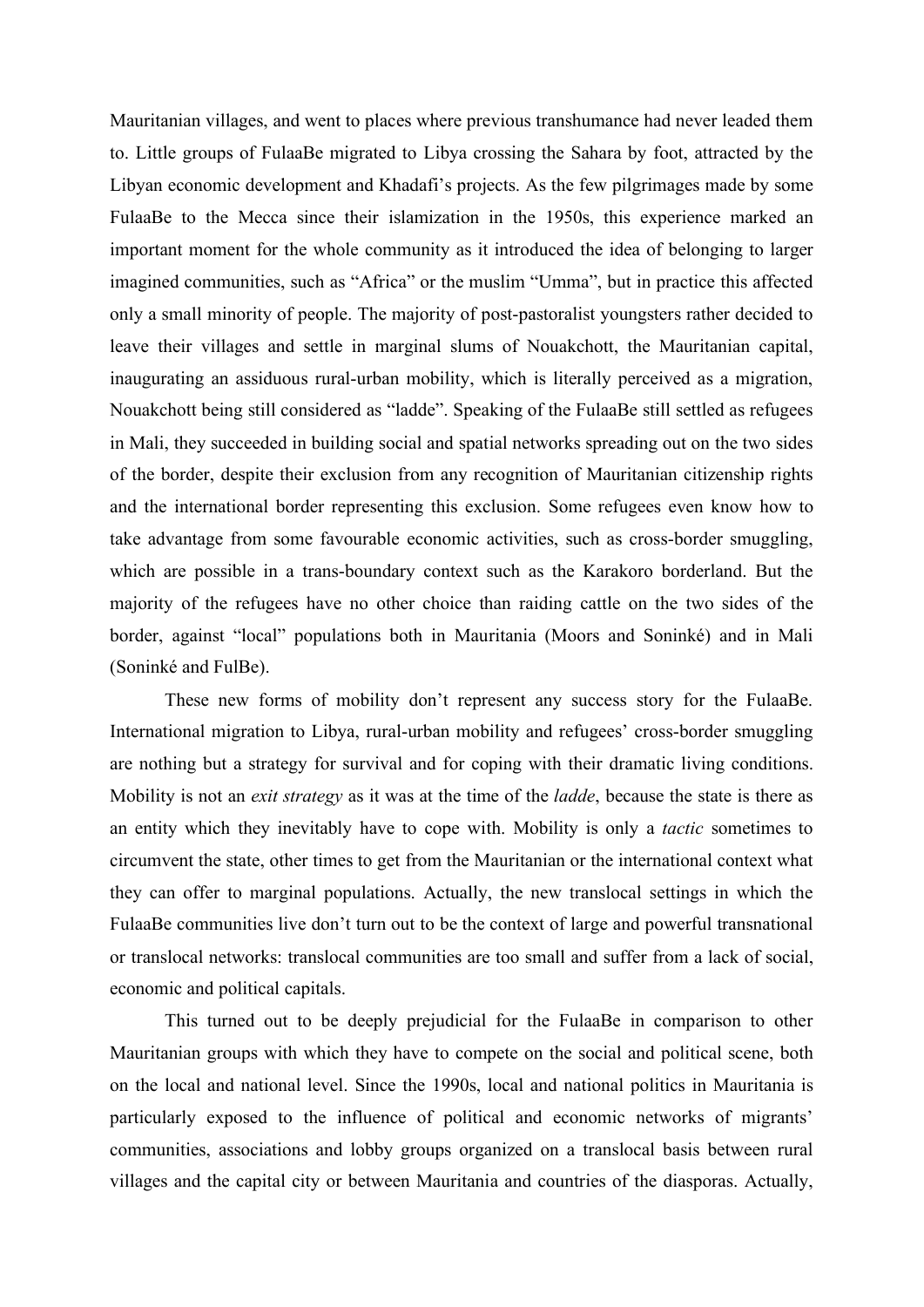local and national political elites in particular can compete in politics only by transforming their translocal networks into social, political and economic capitals.

This dynamic is closely linked to the question of what Peter Geschiere calls "autochtony" (BAYART et al. 2001; GESCHIERE and NYAMNJOH 2000): the predominant relevance given to discourses and practices of belonging to villages and communities of origin. Nowadays, autochtony is spreading in Mauritania as elsewhere in Africa, under the impact of decentralization, land reforms and local development projects. All of these governance policies are affecting local politics by over-stressing the importance of local belonging and promoting reforms which can produce "immobility" of communities in their "villages of origin": for example, the politics of land entitlements, the investment of migrants' remittances to their sole communities of origin and not to the whole local district, the promotion of agricultural exploitation against pastoral movements. What is striking in this logic of stressing locality is that, at the same time, those who governed this process are the local elites who can benefit from translocal networks and employ, on the local level, all the resources coming from the supra-local national and international context, such as internal and international migrants' remittances, NGOs and other development agencies' investments and even state funds. As Peter Geschiere and others demonstrate, autochtony is a contradictory phenomenon where the claims for locality and belonging are nourished by translocal and even global dynamics. Inside local administrative entities, this means that local notables have the power to divert exterior resources only to their villages and not to participate to the development of the whole local community. In fact, the FulaaBe and other marginal communities, such as the former Moor slaves, remain excluded from local power and resource redistribution.

Even a new huge governance project concerning the entire borderland region between Mauritania and Mali in the zone where the fulaaɓe are settled seems to reproduce the same logics. This new institutional project, created in June 2007, aims at establishing a transboundary region in the Karakoro basin. This project is part of a broader West African transboundary integration project (WABI) created in 2003 and carried out by ECOWAS on different international boundaries (with the Karakoro region, south Senegambia, Mali/Ivory Coast/Burkina Faso and Niger/Nigeria in the "Hausa country") 3 . After the decision of the

<sup>&</sup>lt;sup>3</sup> The experts' meeting on border issues organised by the AU on 4 and 5 June 2007 demonstrated the Union's interest in border dynamics fostering integration. The group of experts consisting of representatives of AU member States, regional economic communities as well as intergovernmental organisations discussed and amended the AU Borders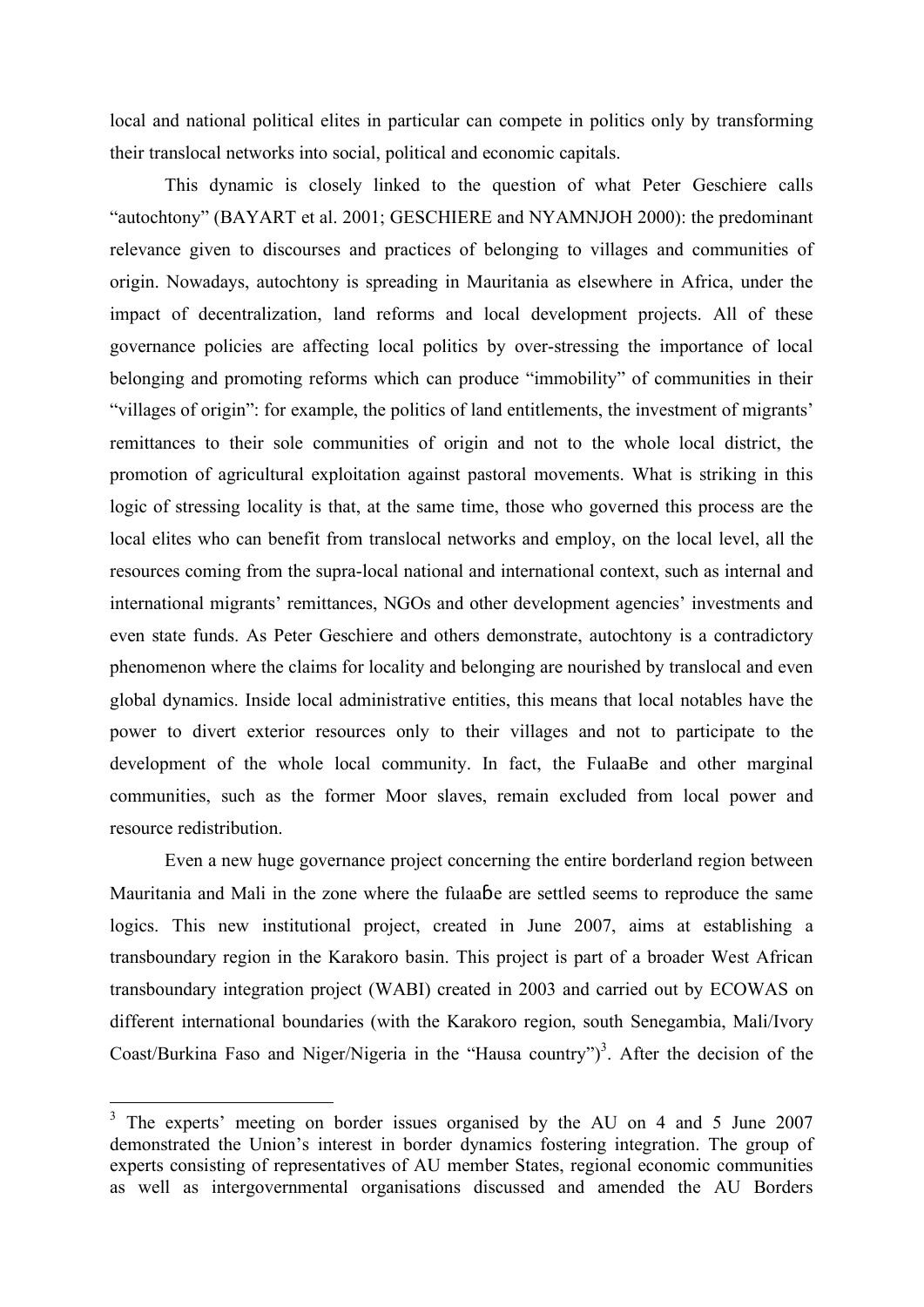European Union to finance the project, "*ECOWAS Foreign Affairs Ministers met on 14 June 2007 in Abuja and agreed on a regional approach to the management of migration, particularly within the region and to Europe. This approach highlights the importance of facilitating movement at intra-regional borders, depicting mobility as a development actor".* That is to say that the regional cross-border mobility must represent a substituted strategy for West African migration towards Europe. But the main paradox is that the transborder integration project insists on relying on the same governance policies that, until now, have produced immobility rather than mobility. By assuming a depoliticized approach to local dynamics, governance policies neglect the political situation of Mauritanian Fulani refugees, which are not recognized the right to participate to NGOs and formal decision-bodies. The WABI in Karakoro does not address this problem even if the refugees represent the sole effective transboundary social network. Furthermore, by concentrating on agricultural exploitation governance projects hamper pastoral transhumance that was the only consolidated transboundary practice, as recognized by the WABI partners themselves. And finally, co-development has generally been diverted to little-scale communities of migrants and not on medium-scale institutional entities.

The question of migrants' remittances can be a good example of how this governance dynamics works in producing immobility and autochtony. In the Karakoro region where the FulaaBe are settled, some NGOs introduced a new strategy of local development aimed at mobilizing local resources without the intervention of state development policies. The preferred strategy to mobilize local resources is to employ financial resources coming from international migration. South-east Mauritania is in fact part of the Upper Senegal River region which is traditionally one of the most important and enduring zones of origin of West African migrants in Europe – i.e. the Soninke migration in France. The exploitation of migration income opened to new strategies of international cooperation that allows to avoid state implication, such as decentralized cooperation and what is now called co-development. Evidence from the field shows that the NGOs efforts in order to divert these remittances collide with the migrants will to keep on converting their resources in personal prestige. On the political level, this means that the Soninké can benefit from the migration remittances to impose their leadership among villages and then compete locally for the control of local politics with those groups, such as the Moors, that are rather hegemonic on the national level.

1

Programme's report and draft declaration before its submission to Ministers (Conference of African Ministers responsible for border issues on the topic, "Preventing conflict, promoting integration", held 7 June 2007 in Addis Abeba, Ethiopia), www.afriquefrontieres.org.